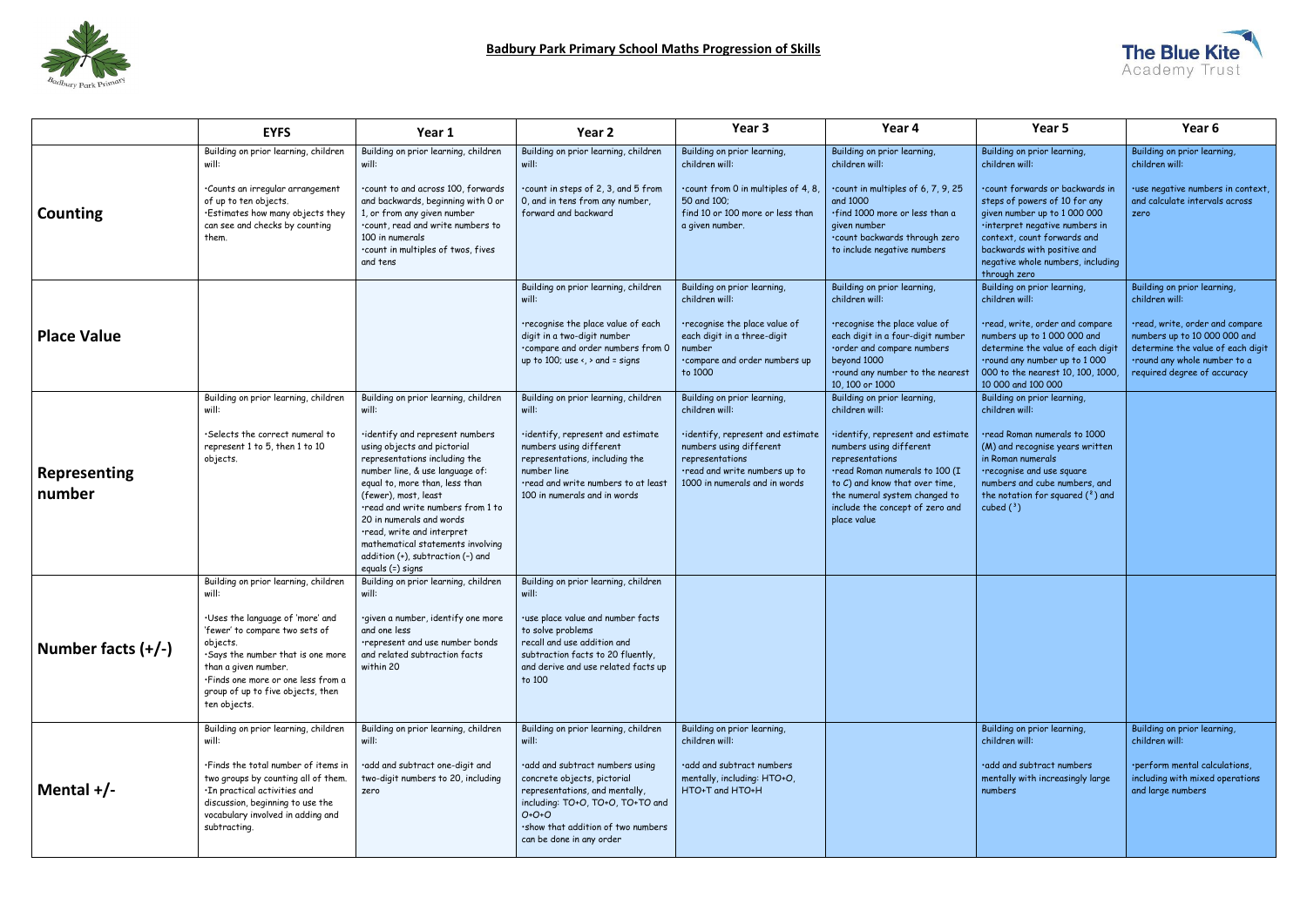

|                         |                                                                                                                                                                                                                                           | (commutative) and subtraction of<br>one number from another cannot                                                                                                                                                                                                                                                                                                                            |                                                                                                                                                                                                                                                                                    |                                                                                                                                                                                                                                                                                                                   |                                                                                                                                                                                                                                                                                                                                                                                             |                                                                                                                                                                                                                                                                                                                                                                                                |
|-------------------------|-------------------------------------------------------------------------------------------------------------------------------------------------------------------------------------------------------------------------------------------|-----------------------------------------------------------------------------------------------------------------------------------------------------------------------------------------------------------------------------------------------------------------------------------------------------------------------------------------------------------------------------------------------|------------------------------------------------------------------------------------------------------------------------------------------------------------------------------------------------------------------------------------------------------------------------------------|-------------------------------------------------------------------------------------------------------------------------------------------------------------------------------------------------------------------------------------------------------------------------------------------------------------------|---------------------------------------------------------------------------------------------------------------------------------------------------------------------------------------------------------------------------------------------------------------------------------------------------------------------------------------------------------------------------------------------|------------------------------------------------------------------------------------------------------------------------------------------------------------------------------------------------------------------------------------------------------------------------------------------------------------------------------------------------------------------------------------------------|
| Written $+/-$           |                                                                                                                                                                                                                                           |                                                                                                                                                                                                                                                                                                                                                                                               | Building on prior learning,<br>children will:<br>.add and subtract numbers with<br>up to three digits, using formal<br>written methods of columnar<br>addition and subtraction                                                                                                     | Building on prior learning,<br>children will:<br>.add and subtract numbers with<br>up to 4 digits using the formal<br>written methods of columnar<br>addition and subtraction where<br>appropriate                                                                                                                | Building on prior learning,<br>children will:<br>·add and subtract whole numbers<br>with more than 4 digits, including<br>using formal written methods                                                                                                                                                                                                                                      |                                                                                                                                                                                                                                                                                                                                                                                                |
| Problems $+/-$          | Building on prior learning, children<br>will:<br>·solve one-step problems that<br>involve addition and subtraction,<br>using concrete objects and pictorial<br>representations, and missing<br>number problems such as 7 = $\Box$ -<br>9. | Building on prior learning, children<br>will:<br>·solve problems with addition and<br>subtraction, using concrete,<br>pictorial and abstract<br>representations<br>•recognise and use the inverse<br>relationship between addition and<br>subtraction and use this to check<br>calculations and solve missing<br>number problems.                                                             | Building on prior learning,<br>children will:<br>estimate the answer to a<br>calculation and use inverse<br>operations to check answers<br>·solve problems, including missing<br>number problems, using number<br>facts, place value, and more<br>complex addition and subtraction | Building on prior learning,<br>children will:<br>estimate and use inverse<br>operations to check answers to a<br>calculation<br>·solve addition and subtraction<br>two-step problems in contexts,<br>deciding which operations and<br>methods to use and why                                                      | Building on prior learning,<br>children will:<br>·use rounding to check answers<br>to calculations and determine, in<br>the context of a problem, levels<br>of accuracy<br>·solve addition and subtraction<br>multi-step problems in contexts,<br>deciding which operations and<br>methods to use and why                                                                                   |                                                                                                                                                                                                                                                                                                                                                                                                |
| Number facts $(x/\div)$ |                                                                                                                                                                                                                                           | Building on prior learning, children<br>will:<br>·recall and use multiplication and<br>division facts for the 2, 5 and 10<br>multiplication tables, including<br>recognising odd and even numbers                                                                                                                                                                                             | Building on prior learning,<br>children will:<br>·recall and use multiplication and<br>division facts for the 3, 4 and 8<br>multiplication tables                                                                                                                                  | Building on prior learning,<br>children will:<br>·recall multiplication and division<br>facts for multiplication tables up<br>to $12 \times 12$                                                                                                                                                                   | Building on prior learning,<br>children will:<br>·identify multiples and factors,<br>including finding all factor pairs<br>of a number, and common factors<br>of two numbers<br>·know and use the vocabulary of<br>prime numbers, prime factors<br>and composite (non-prime)<br>numbers<br>·establish whether a number up<br>to 100 is prime and recall prime<br>numbers up to 19           | Building on prior learning,<br>children will:<br>·identify common factors,<br>common multiples and prime<br>numbers                                                                                                                                                                                                                                                                            |
| Mental $(x/\div)$       |                                                                                                                                                                                                                                           | Building on prior learning, children<br>will:<br>·calculate mathematical statements<br>for multiplication and division within<br>the multiplication tables and write<br>them using the multiplication (x),<br>division $(\div)$ and equals (=) signs<br>.show that multiplication of two<br>numbers can be done in any order<br>(commutative) and division of one<br>number by another cannot | Building on prior learning,<br>children will:<br>·write and calculate<br>mathematical statements for<br>multiplication and division using<br>the multiplication tables that<br>they know, including for two-digit<br>numbers times one-digit<br>numbers, using mental methods      | Building on prior learning,<br>children will:<br>·use place value, known and<br>derived facts to multiply and<br>divide mentally, including:<br>multiplying by 0 and 1; dividing by<br>1; multiplying together three<br>numbers<br>·recognise and use factor pairs<br>and commutativity in mental<br>calculations | Building on prior learning,<br>children will:<br>·multiply and divide numbers<br>mentally drawing upon known<br>facts<br>·multiply and divide whole<br>numbers and those involving<br>decimals by 10, 100 and 1000                                                                                                                                                                          | Building on prior learning,<br>children will:<br>·perform mental calculations,<br>including with mixed operations<br>and large numbers                                                                                                                                                                                                                                                         |
| Written $(x/\div)$      |                                                                                                                                                                                                                                           |                                                                                                                                                                                                                                                                                                                                                                                               | Building on prior learning,<br>children will:<br>·Progress to formal written<br>methods calculations as above                                                                                                                                                                      | Building on prior learning,<br>children will:<br>·multiply two-digit and three-<br>digit numbers by a one-digit<br>number using formal written<br>layout                                                                                                                                                          | Building on prior learning,<br>children will:<br>.multiply numbers up to 4 digits<br>by a one- or two-digit number<br>using a formal written method,<br>including long multiplication for<br>two-digit numbers<br>·divide numbers up to 4 digits by<br>a one-digit number using the<br>formal written method of short<br>division and interpret remainders<br>appropriately for the context | Building on prior learning,<br>children will:<br>·multiply multi-digit numbers up<br>to 4 digits by a two-digit whole<br>number using the formal written<br>method of long multiplication<br>·divide numbers up to 4 digits by<br>a two-digit whole number using<br>the formal written method of<br>long division, and interpret<br>remainders as whole number<br>remainders, fractions, or by |

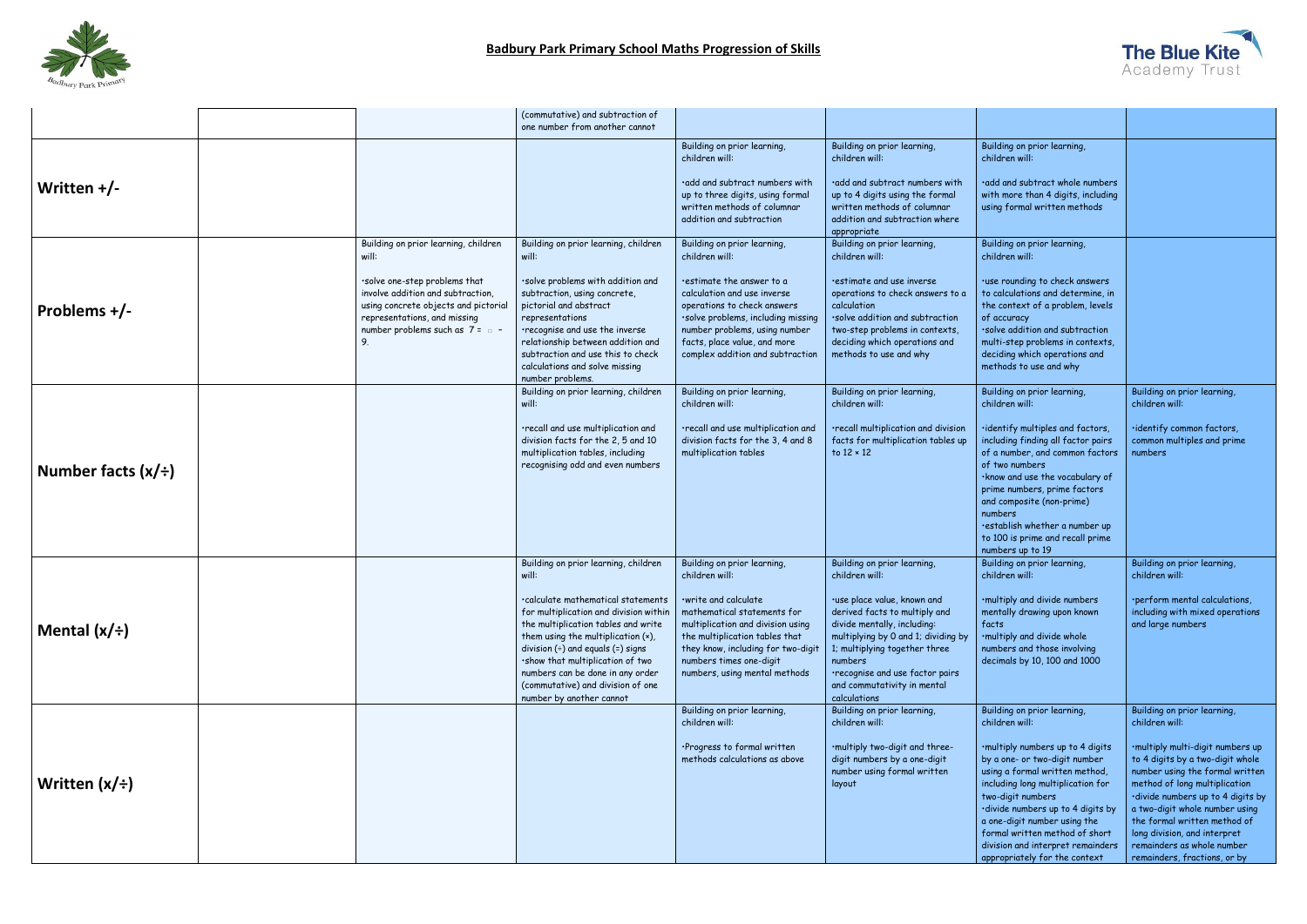

|                                       |                                                                                                                                                                                                                                                            |                                                                                                                                                                                                                                                          |                                                                                                                                                                                                                                                                                                                    |                                                                                                                                                                                                                                                                                                                   |                                                                                                                                                                                                                                                                                                                                                                                                                                                                                                                                  | rounding, as appropriate for the<br>context<br>·divide numbers up to 4 digits by<br>a two-digit number using the<br>formal written method of short<br>division where appropriate,<br>interpreting remainders<br>according to context                                                                                                                                                                                                                                                                                                 |
|---------------------------------------|------------------------------------------------------------------------------------------------------------------------------------------------------------------------------------------------------------------------------------------------------------|----------------------------------------------------------------------------------------------------------------------------------------------------------------------------------------------------------------------------------------------------------|--------------------------------------------------------------------------------------------------------------------------------------------------------------------------------------------------------------------------------------------------------------------------------------------------------------------|-------------------------------------------------------------------------------------------------------------------------------------------------------------------------------------------------------------------------------------------------------------------------------------------------------------------|----------------------------------------------------------------------------------------------------------------------------------------------------------------------------------------------------------------------------------------------------------------------------------------------------------------------------------------------------------------------------------------------------------------------------------------------------------------------------------------------------------------------------------|--------------------------------------------------------------------------------------------------------------------------------------------------------------------------------------------------------------------------------------------------------------------------------------------------------------------------------------------------------------------------------------------------------------------------------------------------------------------------------------------------------------------------------------|
| <b>Problems <math>(x/\div)</math></b> | Building on prior learning, children<br>will:<br>·solve one-step problems involving<br>multiplication and division, by<br>calculating the answer using<br>concrete objects, pictorial<br>representations and arrays with the<br>support of the teacher.    | Building on prior learning, children<br>will:<br>·solve problems involving<br>multiplication and division, using<br>materials, arrays, repeated<br>addition, mental methods, and<br>multiplication and division facts,<br>including problems in contexts | Building on prior learning,<br>children will:<br>·solve problems, including missing<br>number problems, involving<br>multiplication and division,<br>including positive integer scaling<br>problems and correspondence<br>problems in which n objects are<br>connected to m objects.                               | Building on prior learning,<br>children will:<br>·solve problems involving<br>multiplying and adding, including<br>using the distributive law to<br>multiply two digit numbers by one<br>digit, integer scaling problems<br>and harder correspondence<br>problems such as n objects are<br>connected to m objects | Building on prior learning,<br>children will:<br>·solve problems involving<br>multiplication and division<br>including using their knowledge of<br>factors and multiples, squares<br>and cubes<br>·solve problems involving<br>addition, subtraction,<br>multiplication and division and a<br>combination of these, including<br>understanding the meaning of the<br>equals sign<br>·solve problems involving<br>multiplication and division,<br>including scaling by simple<br>fractions and problems involving<br>simple rates | Building on prior learning,<br>children will:<br>·use their knowledge of the<br>order of operations to carry out<br>calculations involving the four<br>operations<br>·solve addition and subtraction<br>multi-step problems in contexts,<br>deciding which operations and<br>methods to use and why<br>·solve problems involving<br>addition, subtraction,<br>multiplication and division<br>·use estimation to check answers<br>to calculations and determine, in<br>the context of a problem, an<br>appropriate degree of accuracy |
| <b>Recognising fractions</b>          | Building on prior learning, children<br>will:<br>·recognise, find and name a half as<br>one of two equal parts of an object,<br>shape or quantity<br>·recognise, find and name a quarter<br>as one of four equal parts of an<br>object, shape or quantity. | Building on prior learning, children<br>will:<br>·recognise, find, name and write<br>fractions 1/3, 1/4, 2/4 and 3/4 of<br>a length, shape, set of objects or<br>quantity                                                                                | Building on prior learning,<br>children will:<br>.count up and down in tenths;<br>·recognise that tenths arise<br>from dividing an object into 10<br>equal parts and in dividing one-<br>digit numbers or quantities by 10                                                                                         | Building on prior learning,<br>children will:<br>.count up and down in<br>hundredths:<br>·recognise that hundredths arise<br>when dividing an object by one<br>hundred and dividing tenths by<br>ten.                                                                                                             | Building on prior learning,<br>children will:<br>•recognise mixed numbers and<br>improper fractions and convert<br>from one form to the other and<br>write mathematical statements ><br>1 as a mixed number                                                                                                                                                                                                                                                                                                                      |                                                                                                                                                                                                                                                                                                                                                                                                                                                                                                                                      |
| <b>Comparing fractions</b>            |                                                                                                                                                                                                                                                            |                                                                                                                                                                                                                                                          | Building on prior learning,<br>children will:<br>compare and order unit<br>fractions, and fractions with the<br>same denominators<br>·recognise and show, using<br>diagrams, equivalent fractions<br>with small denominators                                                                                       | Building on prior learning,<br>children will:<br>recognise and show, using<br>diagrams, families of common<br>equivalent fractions                                                                                                                                                                                | Building on prior learning,<br>children will:<br>compare and order fractions<br>whose denominators are all<br>multiples of the same number<br>·identify, name and write<br>equivalent fractions of a given<br>fraction, represented visually,<br>including tenths and hundredths                                                                                                                                                                                                                                                 | Building on prior learning,<br>children will:<br>·use common factors to simplify<br>fractions<br>·use common multiples to express<br>fractions in the same<br>denomination<br>.compare and order fractions,<br>including fractions $> 1$                                                                                                                                                                                                                                                                                             |
| Finding fractions of<br>quantities    |                                                                                                                                                                                                                                                            |                                                                                                                                                                                                                                                          | Building on prior learning,<br>children will:<br>·recognise, find and write<br>fractions of a discrete set of<br>objects: unit fractions and non-<br>unit fractions with small<br>denominators<br>·recognise and use fractions as<br>numbers: unit fractions and non-<br>unit fractions with small<br>denominators | Building on prior learning,<br>children will:<br>·solve problems involving<br>increasingly harder fractions to<br>calculate quantities, and<br>fractions to divide quantities,<br>including non-unit fractions<br>where the answer is a whole<br>number                                                           |                                                                                                                                                                                                                                                                                                                                                                                                                                                                                                                                  |                                                                                                                                                                                                                                                                                                                                                                                                                                                                                                                                      |

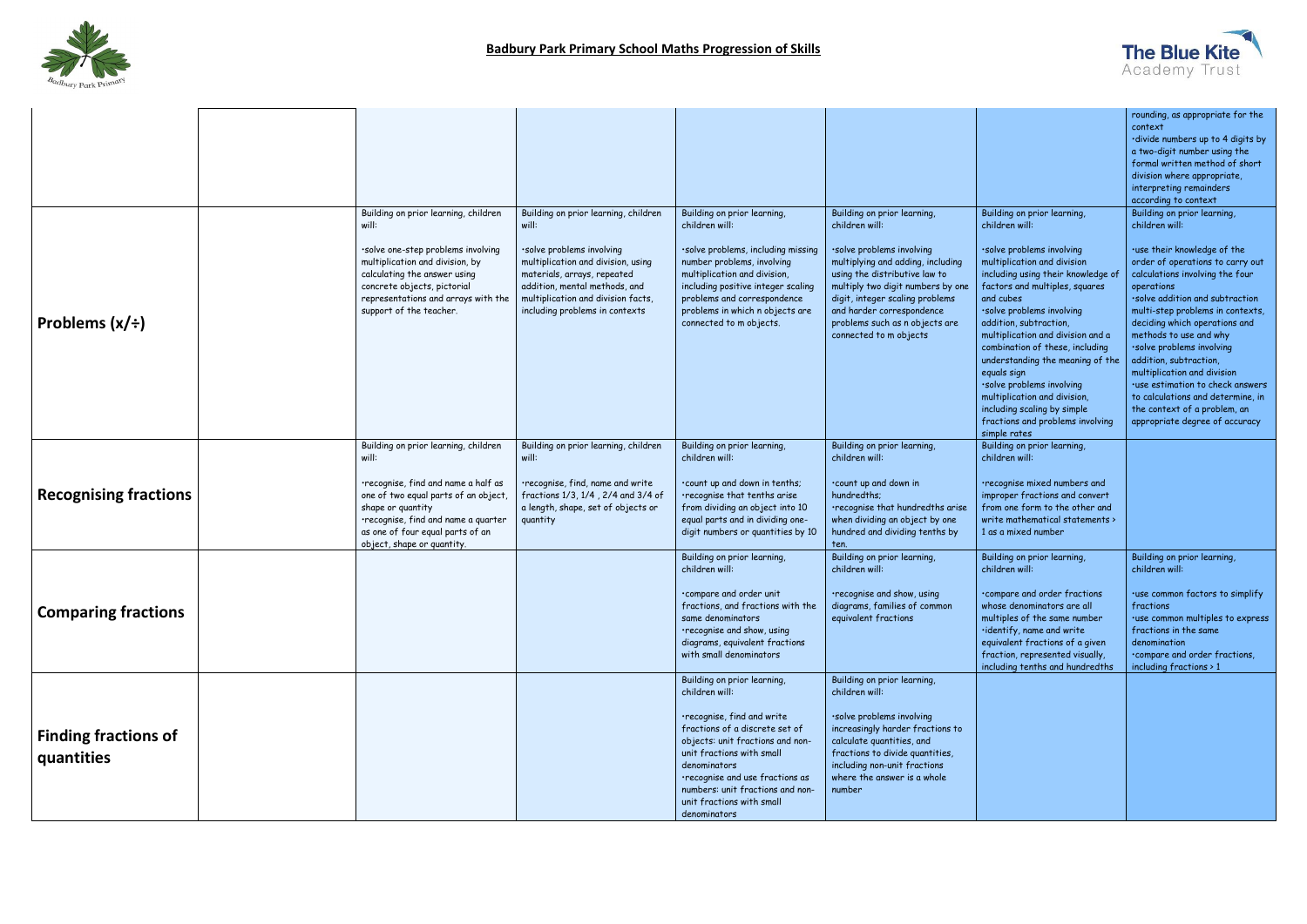

|                                     |  | Building on prior learning, children<br>will:                                                           | Building on prior learning,<br>children will:                                                                       | Building on prior learning,<br>children will:                                                                                                                                                                                                                                                                                                               | Building on prior learning,<br>children will:                                                                                                                                                                                                                                                | Building on prior learning,<br>children will:                                                                                                                                                                                                                                     |
|-------------------------------------|--|---------------------------------------------------------------------------------------------------------|---------------------------------------------------------------------------------------------------------------------|-------------------------------------------------------------------------------------------------------------------------------------------------------------------------------------------------------------------------------------------------------------------------------------------------------------------------------------------------------------|----------------------------------------------------------------------------------------------------------------------------------------------------------------------------------------------------------------------------------------------------------------------------------------------|-----------------------------------------------------------------------------------------------------------------------------------------------------------------------------------------------------------------------------------------------------------------------------------|
| <b>Fraction calculations</b>        |  | ·write simple fractions for example,<br>$1/2$ of 6 = 3 and recognise the<br>equivalence of 2/4 and 1/2. | .add and subtract fractions with<br>the same denominator within one<br>whole [for example, $5/7 + 1/7 =$<br>$6/7$ ] | .add and subtract fractions with<br>the same denominator                                                                                                                                                                                                                                                                                                    | add and subtract fractions with<br>the same denominator and<br>denominators that are multiples<br>of the same number<br>·multiply proper fractions and<br>mixed numbers by whole<br>numbers, supported by materials<br>and diagrams                                                          | ·add and subtract fractions with<br>different denominators and<br>mixed numbers, using the<br>concept of equivalent fractions<br>·multiply simple pairs of proper<br>fractions, writing the answer in<br>its simplest form<br>·divide proper fractions by whole<br>numbers        |
|                                     |  |                                                                                                         |                                                                                                                     | Building on prior learning,<br>children will:                                                                                                                                                                                                                                                                                                               | Building on prior learning,<br>children will:                                                                                                                                                                                                                                                | Building on prior learning,<br>children will:                                                                                                                                                                                                                                     |
| Decimals as<br>fractional amounts   |  |                                                                                                         |                                                                                                                     | recognise and write decimal<br>equivalents of any number of<br>tenths or hundredths<br>recognise and write decimal<br>equivalents to $\frac{1}{4}$ , $\frac{1}{2}$ and $\frac{3}{4}$<br>·find the effect of dividing a<br>one- or two-digit number by 10<br>and 100, identifying the value of<br>the digits in the answer as ones,<br>tenths and hundredths | .read and write decimal numbers<br>as fractions                                                                                                                                                                                                                                              | ·associate a fraction with division<br>and calculate decimal fraction<br>equivalents [for example, 0.375]<br>for a simple fraction<br>·identify the value of each digit<br>in numbers given to three decimal<br>places                                                            |
|                                     |  |                                                                                                         |                                                                                                                     | Building on prior learning,<br>children will:                                                                                                                                                                                                                                                                                                               | Building on prior learning,<br>children will:                                                                                                                                                                                                                                                |                                                                                                                                                                                                                                                                                   |
| <b>Ordering decimals</b>            |  |                                                                                                         |                                                                                                                     | .round decimals with one decimal<br>place to the nearest whole<br>number<br>compare numbers with the same<br>number of decimal places up to<br>two decimal places                                                                                                                                                                                           | ·recognise and use thousandths<br>and relate them to tenths,<br>hundredths and decimal<br>equivalents<br>.round decimals with two decimal<br>places to the nearest whole<br>number and to one decimal place<br>·read, write, order and compare<br>numbers with up to three decimal<br>places |                                                                                                                                                                                                                                                                                   |
|                                     |  |                                                                                                         |                                                                                                                     |                                                                                                                                                                                                                                                                                                                                                             |                                                                                                                                                                                                                                                                                              | Building on prior learning,<br>children will:                                                                                                                                                                                                                                     |
| <b>Calculating with</b><br>decimals |  |                                                                                                         |                                                                                                                     |                                                                                                                                                                                                                                                                                                                                                             |                                                                                                                                                                                                                                                                                              | ·multiply and divide numbers by<br>10, 100 and 1000 giving answers<br>up to three decimal places<br>.multiply one-digit number with<br>up to two decimal places by whole<br>numbers<br>·use written division methods in<br>cases where the answer has up to<br>two decimal places |
|                                     |  |                                                                                                         |                                                                                                                     |                                                                                                                                                                                                                                                                                                                                                             | Building on prior learning,<br>children will:                                                                                                                                                                                                                                                | Building on prior learning,<br>children will:                                                                                                                                                                                                                                     |
| Percentages                         |  |                                                                                                         |                                                                                                                     |                                                                                                                                                                                                                                                                                                                                                             | •recognise the per cent symbol<br>(%) and understand that per cent<br>relates to 'number of parts per<br>hundred', and write percentages<br>as a fraction with denominator<br>100, and as a decimal                                                                                          | ·solve problems involving the<br>calculation of percentages [for<br>example, of measures, and such<br>as 15% of 360] and the use of<br>percentages for comparison                                                                                                                 |

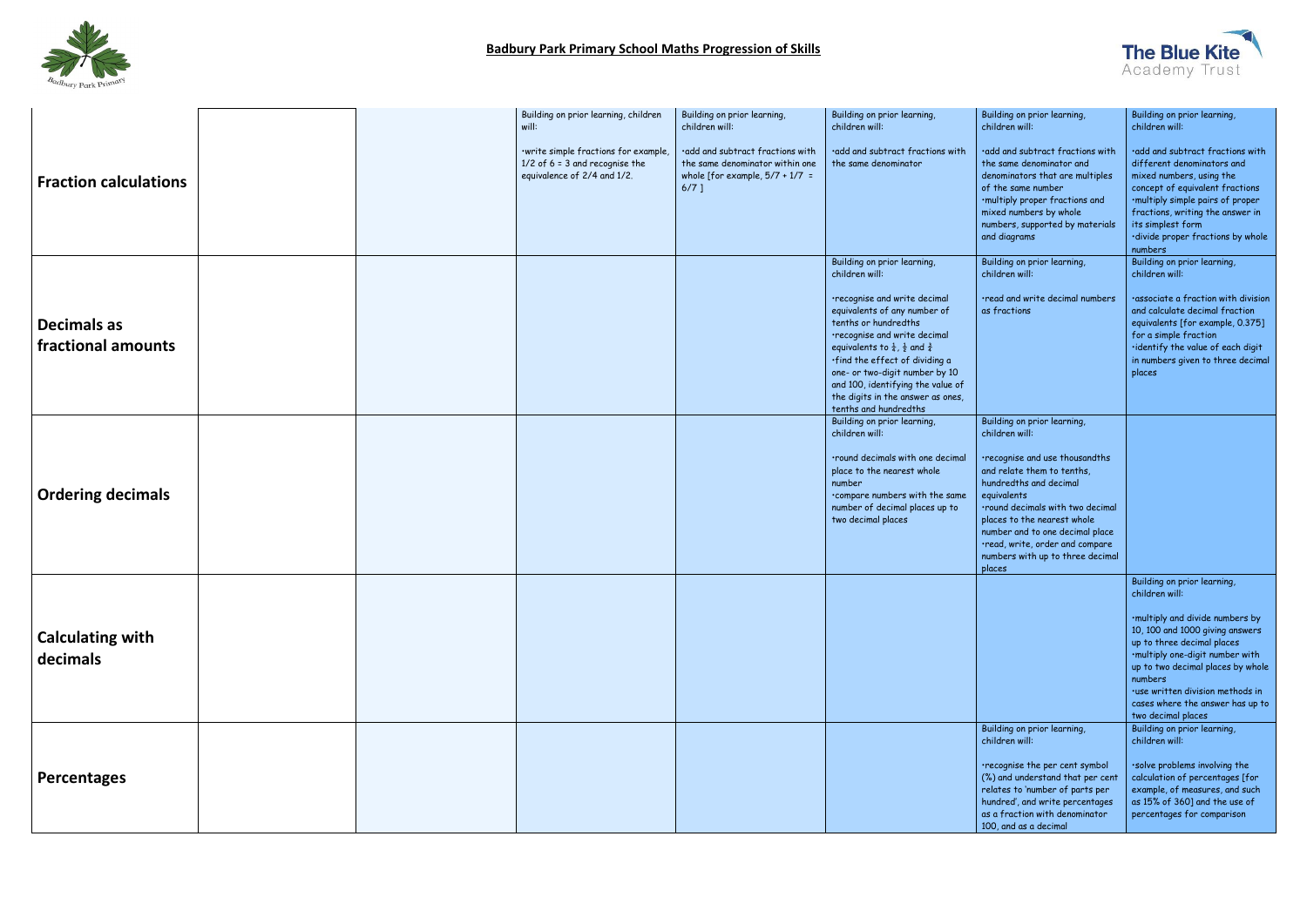

|                               |                                                                                                                                                                                                                                                            |                                                                                                                                                                                                                                                                                                                                                                                                                                         | Building on prior learning,<br>children will:                                                                                                                | Building on prior learning,<br>children will:                                                                                                                                                     | Building on prior learning,<br>children will:                                                                                                                                                                                                                                    | Building on prior learning,<br>children will:                                                                                                                                                                                                                                                                                                                                                                                                                                                                           |
|-------------------------------|------------------------------------------------------------------------------------------------------------------------------------------------------------------------------------------------------------------------------------------------------------|-----------------------------------------------------------------------------------------------------------------------------------------------------------------------------------------------------------------------------------------------------------------------------------------------------------------------------------------------------------------------------------------------------------------------------------------|--------------------------------------------------------------------------------------------------------------------------------------------------------------|---------------------------------------------------------------------------------------------------------------------------------------------------------------------------------------------------|----------------------------------------------------------------------------------------------------------------------------------------------------------------------------------------------------------------------------------------------------------------------------------|-------------------------------------------------------------------------------------------------------------------------------------------------------------------------------------------------------------------------------------------------------------------------------------------------------------------------------------------------------------------------------------------------------------------------------------------------------------------------------------------------------------------------|
| <b>Fraction problems</b>      |                                                                                                                                                                                                                                                            |                                                                                                                                                                                                                                                                                                                                                                                                                                         | ·solve problems using all fraction<br>knowledge                                                                                                              | ·solve simple measure and money<br>problems involving fractions and<br>decimals to two decimal places                                                                                             | ·solve problems involving number<br>up to three decimal places<br>·solve problems which require<br>knowing percentage and decimal<br>equivalents of $\frac{1}{2}$ , $\frac{1}{4}$ , 1/5, 2/5,<br>4/5 and those fractions with a<br>denominator of a multiple of 10<br>or $25$    | ·solve problems which require<br>answers to be rounded to<br>specified degrees of accuracy<br>·recall and use equivalences<br>between simple fractions,<br>decimals and percentages,<br>including in different contexts.                                                                                                                                                                                                                                                                                                |
| <b>Ratio &amp; Proportion</b> |                                                                                                                                                                                                                                                            |                                                                                                                                                                                                                                                                                                                                                                                                                                         |                                                                                                                                                              |                                                                                                                                                                                                   |                                                                                                                                                                                                                                                                                  | Building on prior learning,<br>children will:<br>·solve problems involving the<br>relative sizes of two quantities<br>where missing values can be<br>found by using integer<br>multiplication and division facts<br>·solve problems involving similar<br>shapes where the scale factor is<br>known or can be found<br>·solve problems involving unequal<br>sharing and grouping using<br>knowledge of fractions and<br>multiples.                                                                                       |
| Algebra                       |                                                                                                                                                                                                                                                            |                                                                                                                                                                                                                                                                                                                                                                                                                                         |                                                                                                                                                              |                                                                                                                                                                                                   |                                                                                                                                                                                                                                                                                  | Building on prior learning,<br>children will:<br>·use simple formulae<br>·generate and describe linear<br>number sequences<br>express missing number<br>problems algebraically<br>.find pairs of numbers that<br>satisfy an equation with two<br>unknowns<br>·enumerate possibilities of<br>combinations of two variables.                                                                                                                                                                                              |
| <b>Measures</b>               | Building on prior learning, children<br>will:<br>·compare, describe and solve<br>practical problems for:<br>length/height, weight/mass,<br>capacity/volume & time<br>·measure and begin to record<br>length/height, weight/mass,<br>capacity/volume & time | Building on prior learning, children<br>will:<br>.choose and use appropriate<br>standard units to estimate and<br>measure length/height (m/cm);<br>mass (kg/g); temperature ( $^{\circ}$ C);<br>capacity (litres/ml) to the nearest<br>appropriate unit, using rulers,<br>scales, thermometers and<br>measuring vessels<br>.compare and order lengths, mass,<br>volume/capacity and record the<br>results using $\rightarrow$ , < and = | Building on prior learning,<br>children will:<br>·measure, compare, add and<br>subtract: lengths (m/cm/mm);<br>mass (kg/g); volume/capacity<br>$\frac{1}{m}$ | Building on prior learning,<br>children will:<br>·Convert between different units<br>of measure<br>·estimate, compare and calculate<br>different measures, including<br>money in pounds and pence | Building on prior learning,<br>children will:<br>·convert between different units<br>of metric measure<br>·understand and use approximate<br>equivalences between metric<br>units and common imperial units<br>such as inches, pounds and pints<br>·estimate volume and capacity | Building on prior learning,<br>children will:<br>·solve problems involving the<br>calculation and conversion of<br>units of measure, using decimal<br>notation up to three decimal<br>places where appropriate<br>·use, read, write and convert<br>between standard units,<br>converting measurements of<br>length, mass, volume and time<br>from a smaller unit of measure to<br>a larger unit, and vice versa,<br>using decimal notation to up to<br>three decimal places<br>.convert between miles and<br>kilometres |

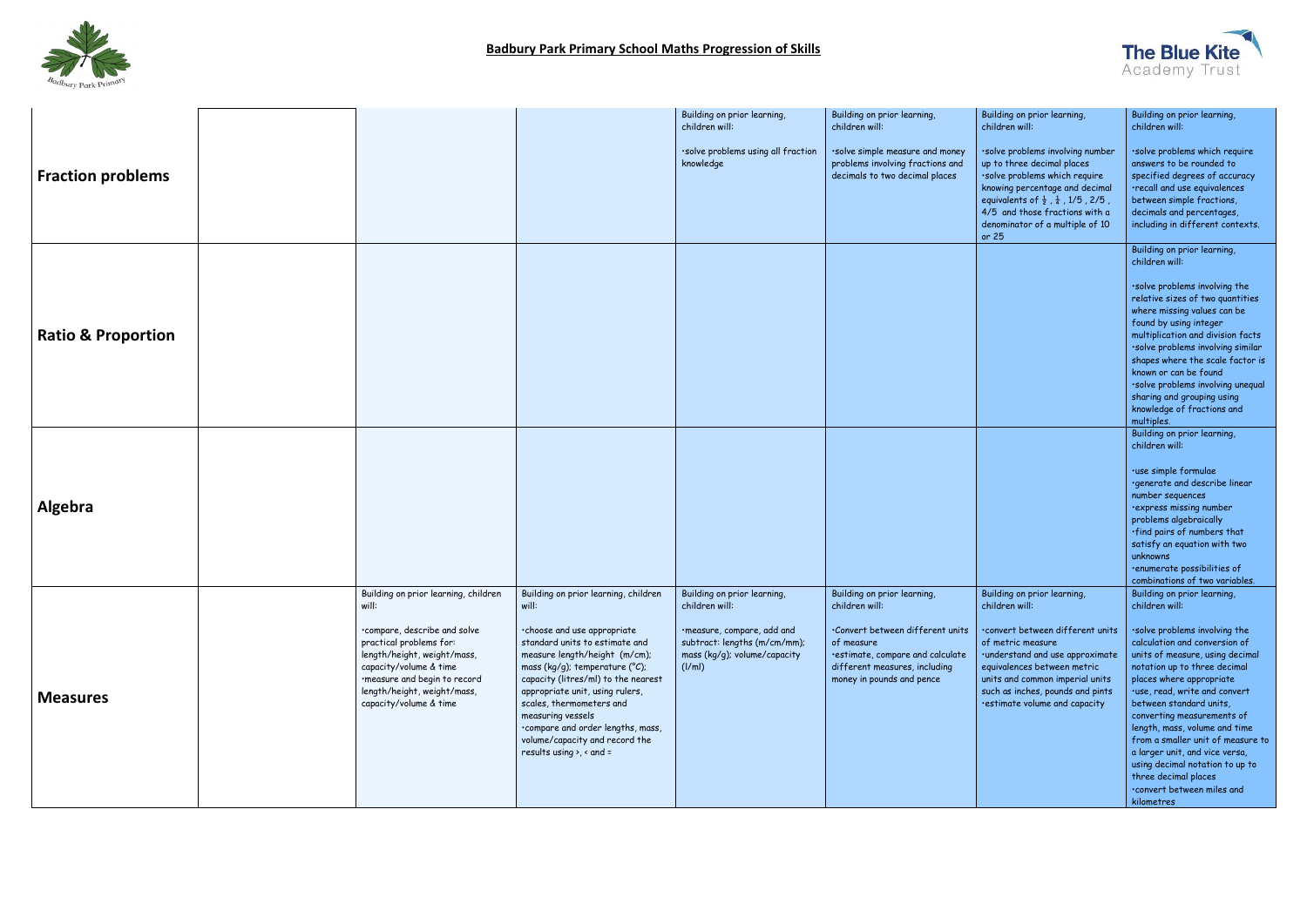

|                         |                                                                                                                                                                                                                                                                                         |                                                                                                                                                                                                                                                                                                                                                                                                | Building on prior learning,<br>children will:                                                                                                                                                                                                                                                                                                                                                                                                                                                                                                                                     | Building on prior learning,<br>children will:                                                                                                                                                                                                                                                                                                   | Building on prior learning,<br>children will:                                                                                                                                                                                                                                                                                                | Building on prior learning,<br>children will:                                                                                                                                                                                                                                                                                                                                                                                             |
|-------------------------|-----------------------------------------------------------------------------------------------------------------------------------------------------------------------------------------------------------------------------------------------------------------------------------------|------------------------------------------------------------------------------------------------------------------------------------------------------------------------------------------------------------------------------------------------------------------------------------------------------------------------------------------------------------------------------------------------|-----------------------------------------------------------------------------------------------------------------------------------------------------------------------------------------------------------------------------------------------------------------------------------------------------------------------------------------------------------------------------------------------------------------------------------------------------------------------------------------------------------------------------------------------------------------------------------|-------------------------------------------------------------------------------------------------------------------------------------------------------------------------------------------------------------------------------------------------------------------------------------------------------------------------------------------------|----------------------------------------------------------------------------------------------------------------------------------------------------------------------------------------------------------------------------------------------------------------------------------------------------------------------------------------------|-------------------------------------------------------------------------------------------------------------------------------------------------------------------------------------------------------------------------------------------------------------------------------------------------------------------------------------------------------------------------------------------------------------------------------------------|
| <b>Mensuration</b>      |                                                                                                                                                                                                                                                                                         |                                                                                                                                                                                                                                                                                                                                                                                                | . measure the perimeter of simple<br>2-D shapes                                                                                                                                                                                                                                                                                                                                                                                                                                                                                                                                   | measure and calculate the<br>perimeter of a rectilinear figure<br>(including squares) in centimetres<br>and metres<br>·find the area of rectilinear<br>shapes by counting squares                                                                                                                                                               | . measure and calculate the<br>perimeter of composite<br>rectilinear shapes in centimetres<br>and metres<br>·calculate and compare the area<br>of rectangles (including squares)<br>and including using standard<br>units, square centimetres (cm <sup>2</sup> )<br>and square metres $(m2)$ and<br>estimate the area of irregular<br>shapes | ·recognise that shapes with the<br>same areas can have different<br>perimeters and vice versa<br>·recognise when it is possible to<br>use formulae for area and volume<br>of shapes<br>·calculate the area of<br>parallelograms and triangles<br>·calculate, estimate and compare<br>volume of cubes and cuboids<br>using standard units, including<br>cubic centimetres (cm3) and<br>cubic metres (m3), and extending<br>to other units. |
| <b>Money</b>            | Building on prior learning, children<br>will:<br>·recognise and know the value of<br>different denominations of coins<br>and notes                                                                                                                                                      | Building on prior learning, children<br>will:<br>·recognise and use symbols for<br>pounds (£) and pence (p); combine<br>amounts to make a particular value<br>·find different combinations of<br>coins that equal the same amounts<br>of money<br>·solve simple problems in a practical<br>context involving addition and<br>subtraction of money of the same<br>unit, including giving change | Building on prior learning,<br>children will:<br>.add and subtract amounts of<br>money to give change, using both<br>£ and p in practical contexts                                                                                                                                                                                                                                                                                                                                                                                                                                |                                                                                                                                                                                                                                                                                                                                                 | Building on prior learning,<br>children will:<br>·use all four operations to solve<br>problems involving measure [for<br>example, length, mass, volume,<br>money] using decimal notation,<br>including scaling                                                                                                                               |                                                                                                                                                                                                                                                                                                                                                                                                                                           |
| <b>Time</b>             | ·sequence events in chronological<br>order using language<br>·recognise and use language relating<br>to dates, including days of the<br>week, weeks, months and years<br>.tell the time to the hour and half<br>past the hour and draw the hands<br>on a clock face to show these times | Building on prior learning, children<br>will:<br>·compare and sequence intervals of<br>time<br>·tell and write the time to five<br>minutes, including quarter past/to<br>the hour and draw the hands on a<br>clock face to show these times<br>·know the number of minutes in an<br>hour and the number of hours in a<br>day                                                                   | Building on prior learning,<br>children will:<br>·tell and write the time from an<br>analogue clock, including using<br>Roman numerals from I to XII,<br>and 12-hour and 24-hour clocks<br>·estimate and read time with<br>increasing accuracy to the<br>nearest minute; record and<br>compare time in terms of<br>seconds, minutes and hours; use<br>vocabulary such as o'clock,<br>a.m./p.m., morning, afternoon,<br>noon and midnight<br>·know the number of seconds in a<br>minute and the number of days in<br>each month, year and leap year<br>compare durations of events | Building on prior learning,<br>children will:<br>Convert between different units<br>of measure (e.g. Hours to<br>minutes)<br>.read, write and convert time<br>between analogue and digital 12-<br>and 24-hour clocks<br>·solve problems involving<br>converting from hours to<br>minutes; minutes to seconds;<br>years to months; weeks to days | Building on prior learning,<br>children will:<br>·solve problems involving<br>converting between units of time                                                                                                                                                                                                                               |                                                                                                                                                                                                                                                                                                                                                                                                                                           |
| <b>Shape vocabulary</b> | Building on prior learning, children<br>will:<br>·recognise and name common 2-D<br>shapes (e.g. Square, circle, triangle)<br>·recognise and name common 3-D<br>shapes (e.g. Cubes, cuboids,<br>pyramids & spheres)                                                                      | Building on prior learning, children<br>will:<br>(vertices, edges, faces, symmetry)                                                                                                                                                                                                                                                                                                            | Building on prior learning,<br>children will:<br>·identify horizontal and vertical<br>lines and pairs of perpendicular<br>and parallel lines                                                                                                                                                                                                                                                                                                                                                                                                                                      |                                                                                                                                                                                                                                                                                                                                                 |                                                                                                                                                                                                                                                                                                                                              | Building on prior learning,<br>children will:<br>·illustrate and name parts of<br>circles, including radius, diameter<br>and circumference and know that<br>the diameter is twice the radius                                                                                                                                                                                                                                              |

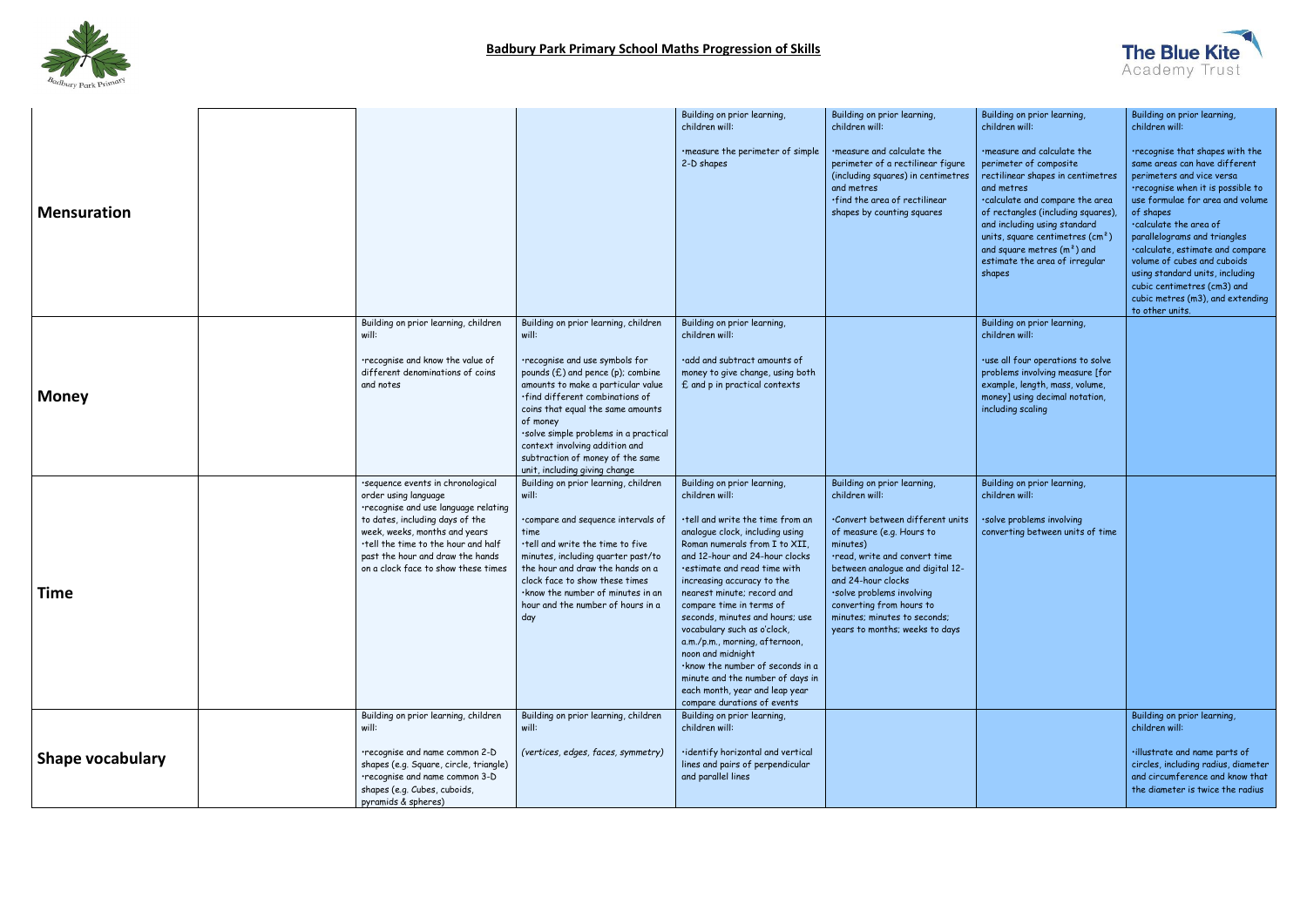

|                                 |       |                                                                                                                                                   | Building on prior learning, children<br>will:                                                                                                                                                                                                                                                                                                                                                        | Building on prior learning,<br>children will:                                                                                                                                                                                                                                                                                                        | Building on prior learning,<br>children will:                                                                                                                                                                                                                                                                        | Building on prior learning,<br>children will:                                                                                                                                                                                                                                                                                                                                                | Building on prior learning,<br>children will:                                                                                                                                                                                 |
|---------------------------------|-------|---------------------------------------------------------------------------------------------------------------------------------------------------|------------------------------------------------------------------------------------------------------------------------------------------------------------------------------------------------------------------------------------------------------------------------------------------------------------------------------------------------------------------------------------------------------|------------------------------------------------------------------------------------------------------------------------------------------------------------------------------------------------------------------------------------------------------------------------------------------------------------------------------------------------------|----------------------------------------------------------------------------------------------------------------------------------------------------------------------------------------------------------------------------------------------------------------------------------------------------------------------|----------------------------------------------------------------------------------------------------------------------------------------------------------------------------------------------------------------------------------------------------------------------------------------------------------------------------------------------------------------------------------------------|-------------------------------------------------------------------------------------------------------------------------------------------------------------------------------------------------------------------------------|
| Properties of<br>2-d shape      |       |                                                                                                                                                   | ·identify and describe the<br>properties of 2-D shapes, including<br>the number of sides and line<br>symmetry in a vertical line.<br>.compare and sort common 2-D and<br>3-D shapes and everyday objects.                                                                                                                                                                                            | ·draw 2-D shapes                                                                                                                                                                                                                                                                                                                                     | ·compare and classify geometric<br>shapes, including quadrilaterals<br>and triangles, based on<br>properties and sizes<br>·identify lines of symmetry in 2-<br>D shapes presented in different<br>orientations<br>·complete a simple symmetric<br>figure with respect to a specific<br>line of symmetry.             | ·use the properties of rectangles<br>to deduce related facts and find<br>missing lengths and angles<br>·distinguish between regular and<br>irregular polygons based on<br>reasoning about equal sides and<br>angles.                                                                                                                                                                         | ·draw 2-D shapes using given<br>dimensions and angles<br>·compare and classify geometric<br>shapes based on their properties<br>and sizes                                                                                     |
| Properties of<br>3-d shape      |       |                                                                                                                                                   | Building on prior learning, children<br>will:<br>·identify and describe the<br>properties of 3-D shapes, including<br>the number of edges, vertices and<br>faces<br>·identify 2-D shapes on the surface<br>of 3-D shapes.<br>compare and sort common 2-D and<br>3-D shapes and everyday objects.                                                                                                     | Building on prior learning,<br>children will:<br>·make 3-D shapes using modelling<br>materials<br>•recognise 3-D shapes in<br>different orientations and<br>describe them                                                                                                                                                                            |                                                                                                                                                                                                                                                                                                                      | Building on prior learning,<br>children will:<br>$\cdot$ identify 3-D shapes, including<br>cubes and other cuboids, from 2-<br>D representations                                                                                                                                                                                                                                             | Building on prior learning,<br>children will:<br>·recognise, describe and build<br>simple 3-D shapes, including<br>making nets<br>·find unknown angles in any<br>triangles, quadrilaterals, and<br>regular polygons           |
| <b>Angles</b>                   |       |                                                                                                                                                   |                                                                                                                                                                                                                                                                                                                                                                                                      | Building on prior learning,<br>children will:<br>·recognise angles as a property<br>of shape or a description of a<br>turn<br>·identify right angles, recognise<br>that two right angles make a<br>half-turn, three make three<br>quarters of a turn and four a<br>complete turn<br>·identify whether angles are<br>greater or less than right angle | Building on prior learning,<br>children will:<br>·identify acute and obtuse angles<br>and compare and order angles up<br>to two right angles by size                                                                                                                                                                 | Building on prior learning,<br>children will:<br>·know angles are measured in<br>degrees: estimate and compare<br>acute, obtuse and reflex angles<br>·draw given angles, and measure<br>them in degrees (°)<br>·identify angles at a point and<br>one whole turn (total 360°); at a<br>point on a straight line and $\frac{1}{2}$ a<br>turn (total 180°)<br>·identify other multiples of 90° | Building on prior learning,<br>children will:<br>·recognise angles where they<br>meet at a point, are on a straight<br>line, or are vertically opposite,<br>and find missing angles                                           |
| <b>Position &amp; Direction</b> | will: | Building on prior learning, children<br>·describe position, direction and<br>movement, including whole, half,<br>quarter and three-quarter turns. | Building on prior learning, children<br>will:<br>·order and arrange combinations of<br>mathematical objects in patterns<br>and sequences.<br>·use mathematical vocabulary to<br>describe position, direction and<br>movement, including movement in a<br>straight line and distinguishing<br>between rotation as a turn and in<br>terms of right angles for quarter,<br>half and $\frac{3}{4}$ turns |                                                                                                                                                                                                                                                                                                                                                      | Building on prior learning,<br>children will:<br>·describe positions on a 2-D grid<br>as coordinates in the first<br>quadrant<br>describe movements between<br>positions as translations of a<br>given unit to the left/right and<br>up/down<br>·plot specified points and draw<br>sides to complete a given polygon | Building on prior learning,<br>children will:<br>·identify, describe and represent<br>the position of a shape following<br>a reflection or translation, using<br>the appropriate language, and<br>know that the shape has not<br>changed                                                                                                                                                     | Building on prior learning,<br>children will:<br>·describe positions on the full<br>coordinate grid (all four<br>quadrants)<br>·draw and translate simple<br>shapes on the coordinate plane,<br>and reflect them in the axes. |
| Interpreting data               |       |                                                                                                                                                   | Building on prior learning, children<br>will:<br>interpret and construct simple<br>pictograms, tally charts, block<br>diagrams and simple tables                                                                                                                                                                                                                                                     | Building on prior learning,<br>children will:<br>·interpret and present data using<br>bar charts, pictograms and tables                                                                                                                                                                                                                              | Building on prior learning,<br>children will:<br>interpret and present discrete<br>and continuous data using<br>appropriate graphical methods,<br>including bar charts and time<br>graphs                                                                                                                            | Building on prior learning,<br>children will:<br>complete, read and interpret<br>information in tables, including<br>timetables                                                                                                                                                                                                                                                              | Building on prior learning,<br>children will:<br>interpret and construct pie<br>charts and line graphs<br>calculate and interpret the mean<br>as an average                                                                   |